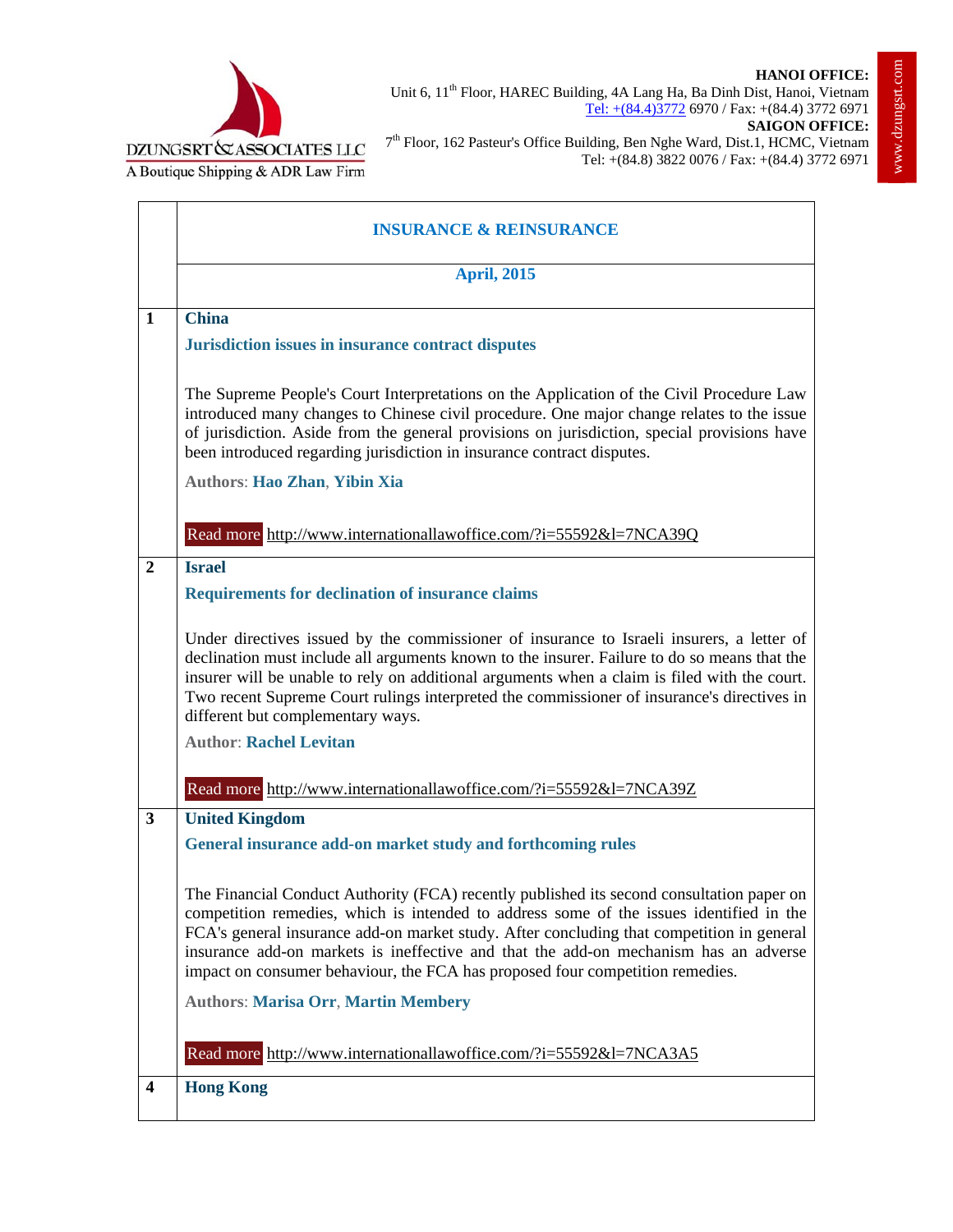



## **Effective resolution regime for insurance industry**

The Financial Services and Treasury Bureau, the Hong Kong Monetary Authority, the Securities and Futures Commission and the Insurance Authority have jointly published an initial and second consultation paper on establishing an effective resolution regime for financial institutions – including insurers – in Hong Kong.

**Author**: **Kevin Bowers**

Read more http://www.internationallawoffice.com/?i=55592&l=7NDSENU

**OnDemand - Hong Kong** 

**Policyholder protection funds** 

To better protect policyholders' interests, maintain market stability and enhance competitiveness, a consultation on the proposed establishment of a policyholders' protection fund (PPF) was conducted. The Financial Services and Treasury Bureau recommends that the PPF be established by legislation and administered by a statutory body to ensure a high level of certainty, transparency and accountability in its implementation.

**Author**: **Kevin Bowers**

Read more http://www.internationallawoffice.com/?i=55592&l=7NFBR6G

## **5 Italy**

**IVASS issues new regulations on simplified procedures and compliance obligations**

IVASS, the Italian insurance regulator, recently issued Regulation 8 which describes the simplified procedures and compliance obligations that apply to relationships between enterprises, intermediaries and clients. The document intends to foster technological innovation by reducing paperwork. Many of its provisions are optional and aim to incentivise the development of simplification tools.

**Authors**: **David Maria Marino**, **Mauro Carretta**

Read more http://www.internationallawoffice.com/?i=55592&l=7NDSEP0

## **6 Finland**

**Implementation of Solvency II finally passes law-making process**

In order to achieve the national implementation of Solvency II, a government bill was introduced in Finland in 2012. The bill implementing the rest of Solvency II has now passed the Finnish law-making process. The directive amends several acts in the insurance